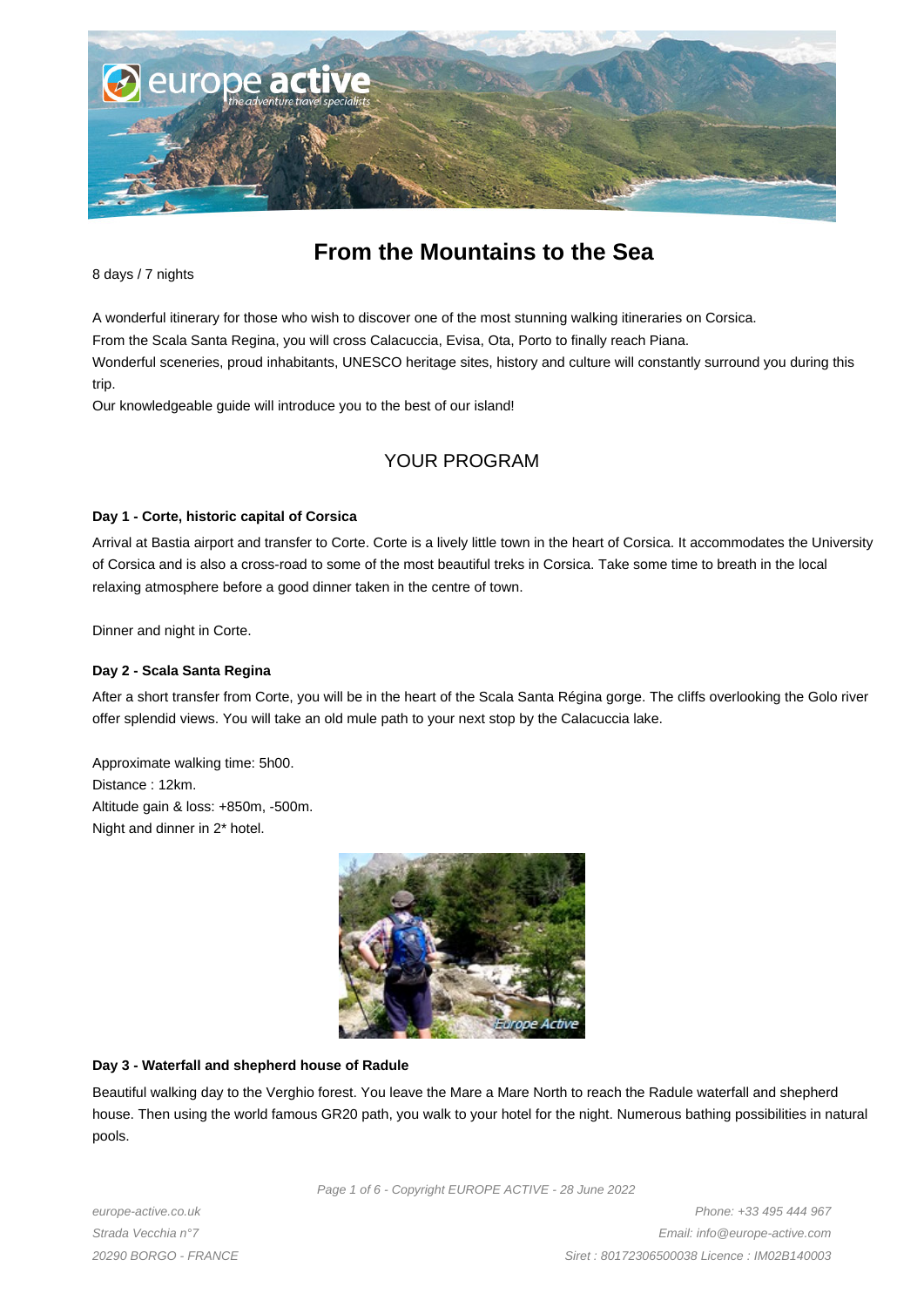

Approximate walking time: 5h55 (7h00 for slow walkers). Distance: 18km.

Altitude gain & loss: +900m, -554m.

Night and dinner in a simple hotel.



#### **Day 4 - Aitone natural pools**

Passing the Col de Verghio you will walk under the shade of endemic Lariccio pine trees towards the chestnut capital of Corsica, Evisa. You will overlook the Aitone stream and its beautiful natural pools.

Approximate walking time: 3h40. Distance: 11km. Altitude gain & loss: +400m, -850m. Night and dinner in 2\* hotel with a swimming pool.



## **Day 5 - From Evisa to Porto through Ota**

You will discover the heart of the Spelunca gorge and its famous Genoese bridges. The scenery here cannot fail to blow your mind away with its outstanding natural beauty. Later, the Ota village will welcome you for a rest before walking down to the superb marina of Porto. An excellent day's walk.

Approximate walking time: 5h35. Distance: 14.8km. Altitude gain & loss: +650m, -1450m. Night in a 2\* hotel with swimming pool.

europe-active.co.uk Strada Vecchia n°7 20290 BORGO - FRANCE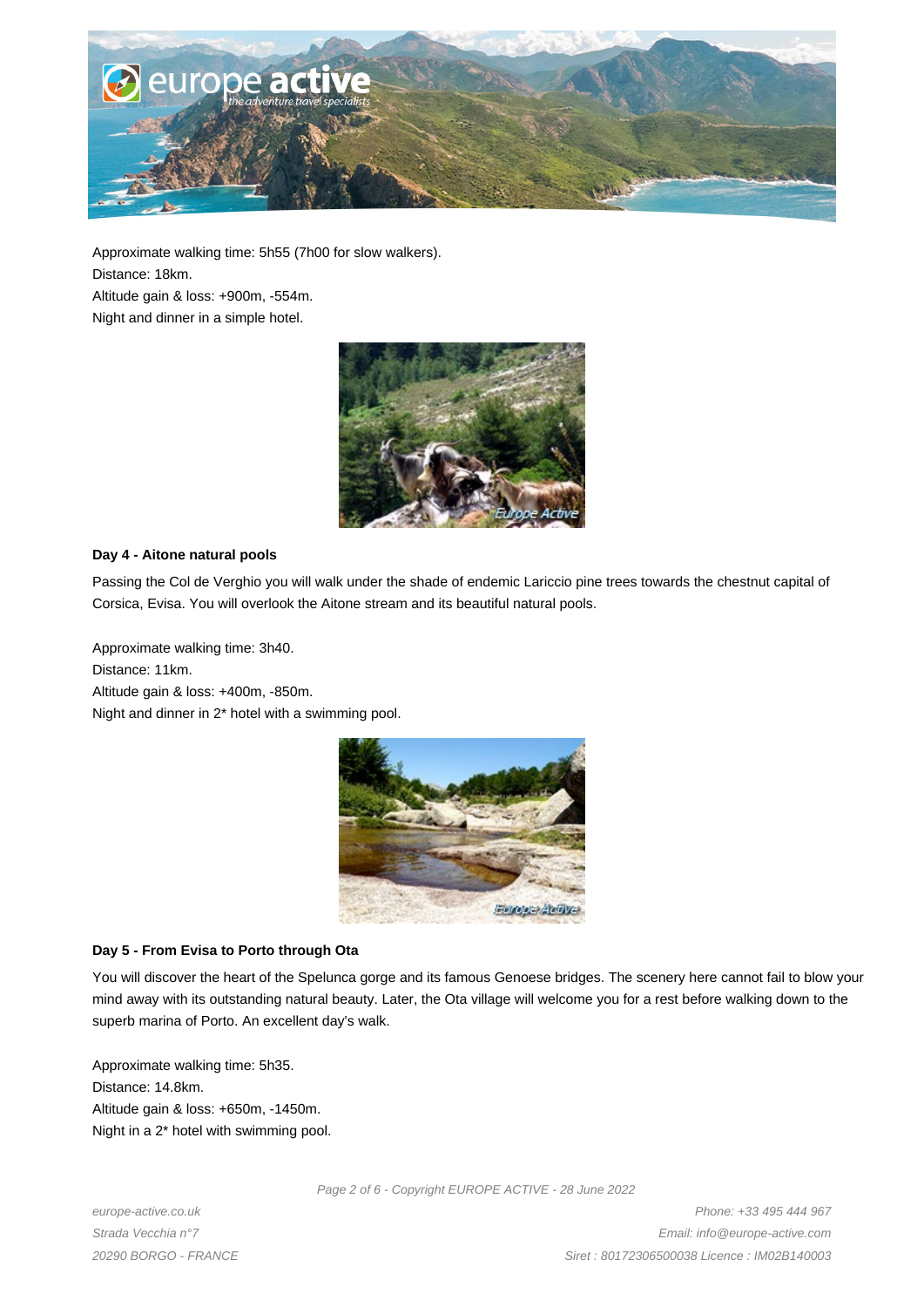



#### **Day 6 - Scandola reserve and Calanche de Piana**

During this rest day in Porto you might choose between various activities. For example, you can enjoy the beach, take a boat around the coast or hire a bike.

All means are good to explore the sumptuous Calanche de Piana (bright red rocks that plunge dramatically into the sea)and the Scandola natural reserve (we've often seen dolphins there). This is one of our favourite places to stay on the whole island. Night in a 2\* hotel with swimming pool.



#### **Day 7 - From Porto to Piana**

During this last walking day, you will walk along the sea before climbing up inland toward the Capu d'Ortu summit. Enjoy the shade of the Palani with fantastic views over the Calanches of Piana.

You will then carry on walking to the centre of the delightful sleepy village of Piana.

Approximate walking time: 3h50. Distance: 11km. Altitude gain & loss: +869m, -689m. Night in a charming 2\* hotel.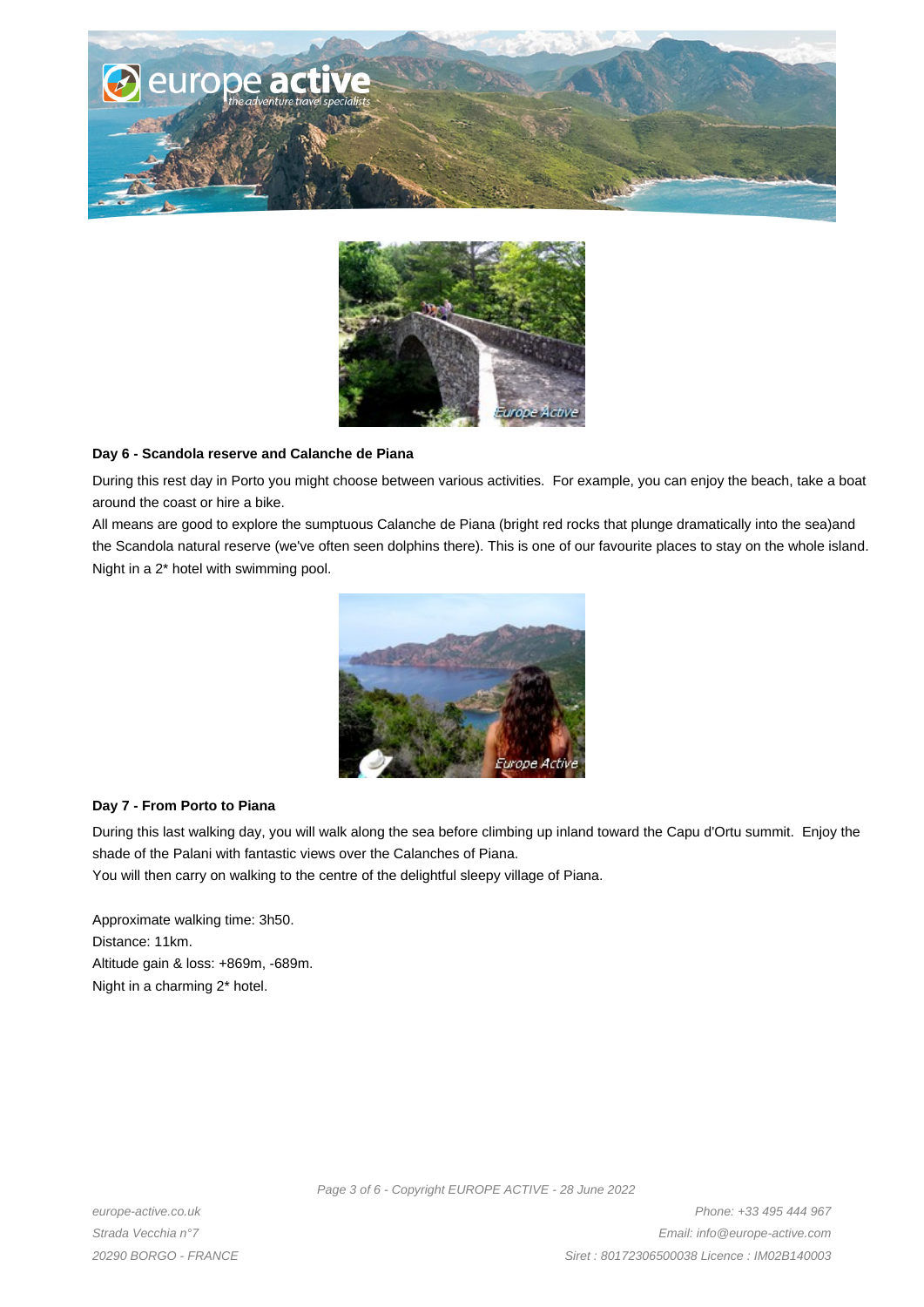



#### **Day 8 - Piana**

A transfer back is organized to Bastia airport. Contact us if you need a transfer to Ajaccio, Corte or Calvi instead.



## Additional information

#### **TARIFFS**

Price from 1299 euros per person.

#### **OPTIONS**

IGN maps of the hike : 30 euros per person. Single room : 299 euros per person. Supplement small group from 6 to 8 persons : 200 euros per person.

#### **INCLUDED**

All nights in rooms of two, 7 breakfasts, 4 picnics, 5 dinners, luggage transfers, walking guide, local assistance.

## **NOT INCLUDED**

Transfers to Bastia airport and from Bastia airport at the end, insurance, site visits, optional transfers and activities.

#### **LEVEL OF DIFFICULTY**

Page 4 of 6 - Copyright EUROPE ACTIVE - 28 June 2022

europe-active.co.uk Strada Vecchia n°7 20290 BORGO - FRANCE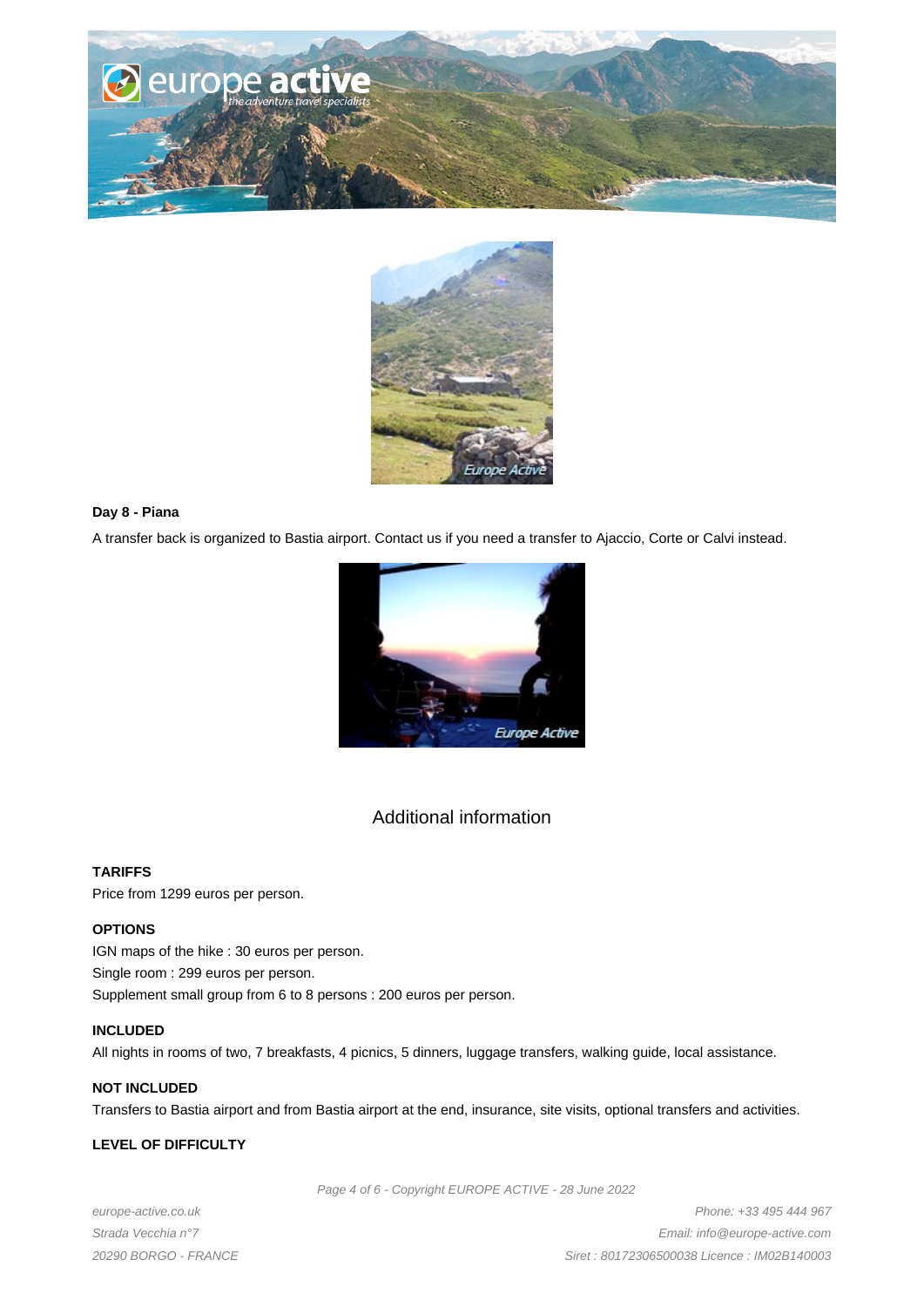

This Classical Corsican trail uses very well marked paths. From 4 to 6 walking hours per day.

#### **CARRYING**

Your main bag will be transferred by vehicle every day, you just have to carry your personal belongings and your picnic for the day.

#### **ACCOMMODATION**

In rooms of two with ensuite facilities. We are using comfortable accommodation wherever it is possible on the tour.

#### **SIZE OF GROUP**

Minimum of 6 participants.

#### **DEPARTURE**

Bastia airport

#### **DISPERSION**

Bastia airport

#### **EQUIPMENT TO TAKE**

- • A good pair of walking boots (ones that you have used before), with ankle support and non-slip soles.
- • Good quality walking socks
- • A comfortable rucksack (either for all of your kit or as a day sack) with plenty of plastic bags to keep your kit dry.
- If you are having your luggage transferred, please make sure that you have only one bag for the transfers, with a maximum weight of 15 kilos. It should be an easily transportable soft bag or with wheels.
- T-shirt and shorts (depending upon the likely weather)
- • Light trekking trousers (not jeans)
- It is good to be able to 'layer' your clothes with several light tops (for protection against cold, wind or sun)
- A warm sweater, polar or fleece. Beanie, gloves.
- • Waterproofs such as an anorak (Gore-tex or micro pore for example) or poncho.
- • A bathing suit and towel

• Sandals or flip flops for beaches, river wading, or for wearing in the evening (it's important to be able to rest your feet from your walking boots)

- • Sun cream plus sunglasses and a hat or cap
- • A change of clothes

• For the picnics, you will need a small Tupperware box (for stews or salads), a plastic mug, a knife and fork. A Swiss Army knife or a pen knife is optional but can be very useful.

- • Walking poles can be very useful to take the weight off the knees and to steady yourself on uneven terrain.
- A water bottle (at least one). It is preferable that you should be able to carry at least 2 litres of water at any one time.
- • Camera and film, or batteries and memory cards for digital ones.
- A light torch (with spare battery)

• A small first aid kit possibly including: Rehydration salts to combat dehydration or fatigue, something for cuts, sprains,

blisters, breaks, burns, stings, and pain relief. Please remember any personal medication that you may need.

• Wash bag, including: toothbrush, toothpaste, towel, toilet paper. Preferably a biodegradable soap for washing fruit, washing yourself and for washing clothes (it is possible to buy a multi-purpose biodegradable soap). Earplugs can also be useful if you